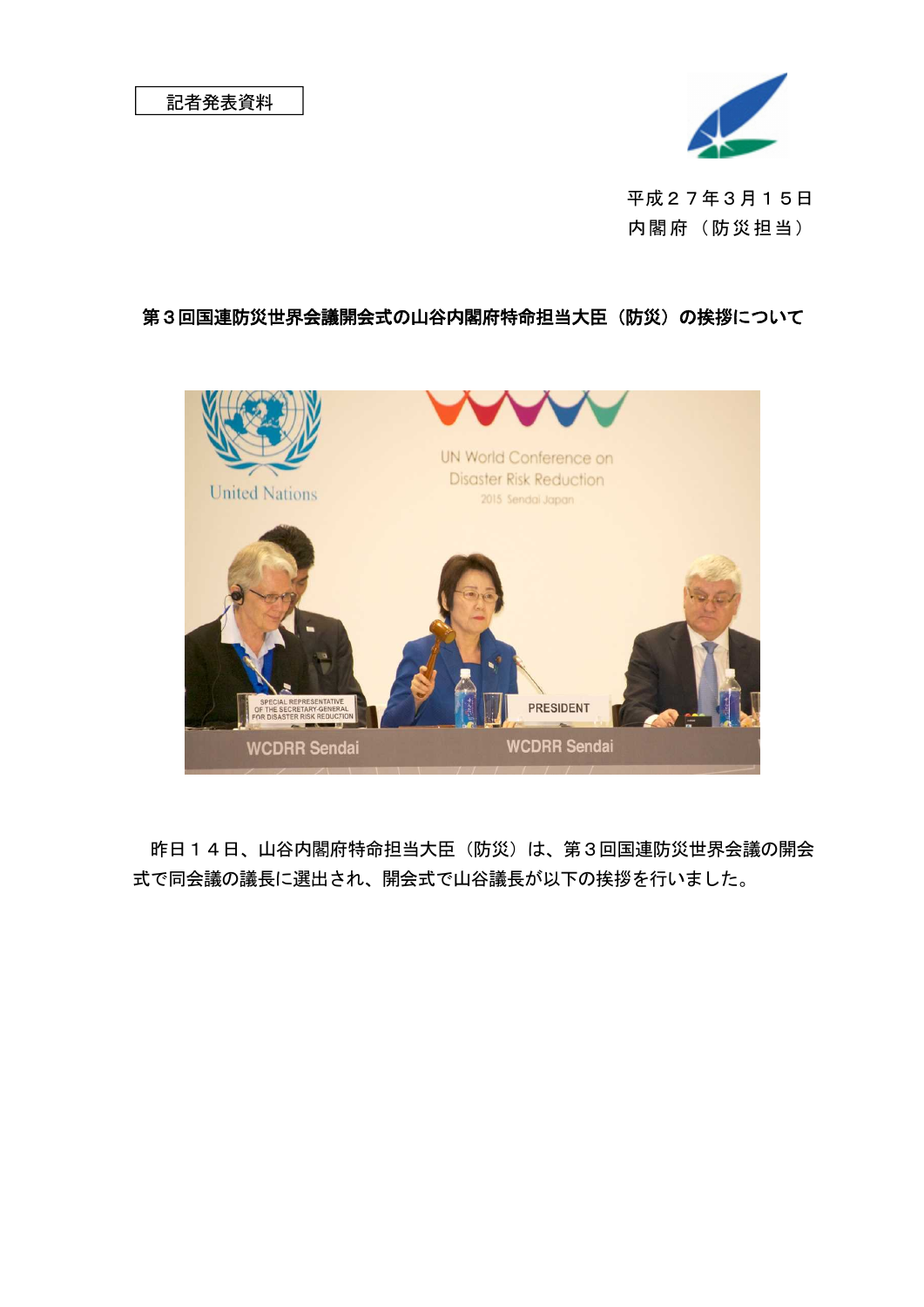## 第3回国連防災世界会議山谷えり子議長 開会式挨拶

第3回国連防災世界会議において議長として選出されましたこと、大変光栄に存じま す。

第2回の国連防災世界会議で兵庫行動枠組(HFA)が採択されてから早 10 年が経過し ました。

それ以降、ローカル、国、地域、そして世界の各レベルで、各国や様々なステークホ ルダーにより、災害リスク削減への取組において進展がありました。各種の国際的な 枠組もまた、これらの進展を支えてきました。

総体的には、HFA はあらゆる人々に対しての指針として機能してきました。

しかしながら、この同じ 10 年間にも、世界各地で災害による損失、被害は起こり続け ています。ここ東北地方も、4年前に東日本大震災に見舞われました。

さらに、都市化、気候変動、グローバル化といった近年の現象により、新たな災害リ スクも生まれてきています。

この 10 年間を振り返ると、進展はみられたものの、HFA の実施の面では、潜在的なリ スク要因への対処や、実施手段の確保の面などで、多くの課題が見られます。

人間、地域社会、国家、暮らし、健康、文化的遺産、社会的・経済的資産、生態系を より効果的に守るために、今こそ、災害リスクの削減の取組を一層促進していくこと が急務なのです。

そしてそのためには、兵庫行動枠組の後継となる、強靭化のための防災への投資を誘 導する、行動指向型の枠組の策定が重要です。

本年 2015 年には、ポスト 2015 年開発アジェンダを含む重要な政策ツールが策定され ます。こうした政策ツールと有効な連携を図ることは、国際協力や開発政策に防災を 主流化し、ひいては貧困撲滅のための世界目標に資することにつながります。

本日は、各国から、かくも多くの元首、首相、防災担当閣僚と政府代表団の方々に、 ここ仙台にお集まりいただきまして、大変喜ばしく思います。

これからの 5 日間は、新しい防災の枠組、政治宣言、実施のためのコミットメントの 策定にささげられることになります。また新たに発生している課題への対処に関して、 多数の関係者により多くの議論が繰り広げられます。

皆様どうか、それぞれの経験や知見を踏まえながら、会議の成功に向けて活発に議論 いただくようお願い申し上げます。

皆様のご意見や積極的な参加は大変貴重であり、この会議が災害リスク削減の転換点 になるものと信じております。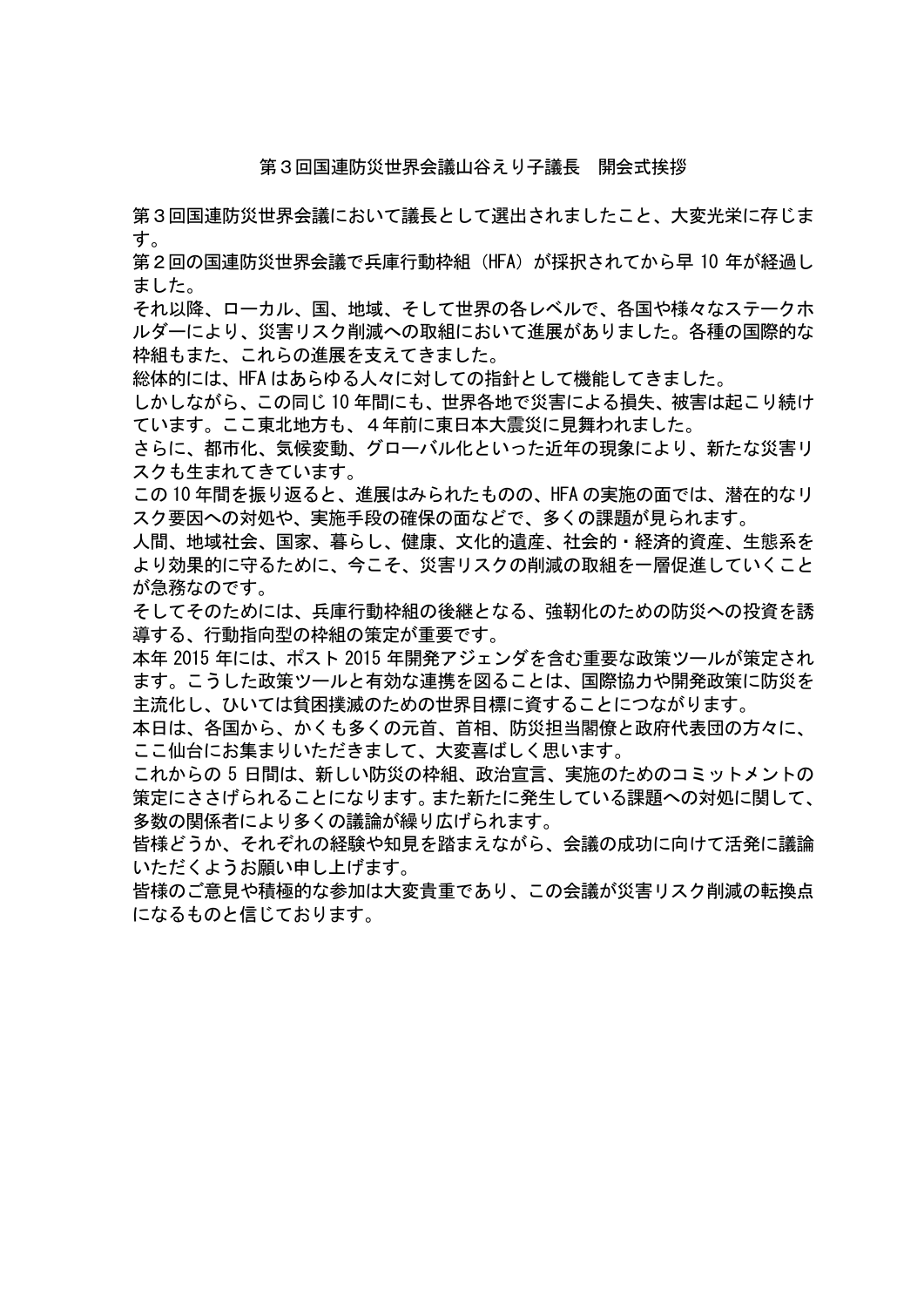## **Statement by the President of the Conference, Ms. Eriko Yamatani**

**I thank you for the honour of electing me as President of the Third United Nations World Conference on Disaster Risk Reduction.**

**Ten years have already passed since the Second World Conference has adopted the Hyogo Framework for Action, HFA.** 

**Since then, progress has been achieved in reducing disaster risk at local, national, regional and global levels with efforts of countries and other stakeholders. International mechanisms have also been supporting such progress.**

**Overall, the HFA has been functioning as guidelines for all.**

**Over the same ten-year time, however, disasters have continued to cause loss and damages in various places in the world, including here Tohoku Area, which was hit by the Great East Japan Earthquake four years ago.**

**In addition, recent phenomena such as urbanization, climate change, and globalization are generating new disaster risks.**

**Reviewing the past ten years, we see the progress, but a number of gaps still remain in the HFA's implementation such as addressing the underlying disaster risk factors and ensuring adequate means of implementation.**

**It is now urgent to further promote disaster risk reduction to protect more effectively persons, communities and countries, livelihoods, health, cultural heritage, socio-economic assets and ecosystems.**

**It is crucial, therefore, to develop a successor to the HFA, an action-oriented framework that will guide investment in disaster risk reduction for resilience.**

**This year 2015 will see other important instruments, including post-2015 development agenda. Ensuring effective link with these instruments will lead to mainstreaming disaster risk reduction in international cooperation and development policies, and contributing to the global goal to eradicate poverty.**

**Today, I am pleased to see many distinguished delegations, including many Heads of State and Government and Ministers in charge of disaster risk reduction gathering here in Sendai.**

**Five days from today will be dedicated to the development of a new framework for disaster risk reduction, political declaration and commitments for implementation. There will be also discussions on addressing emerging risks in a multi-stakeholder manner.**

**I would now like to invite all of you to join active discussions based upon the experiences and knowledge in your countries towards successful outcomes of the Conference.**